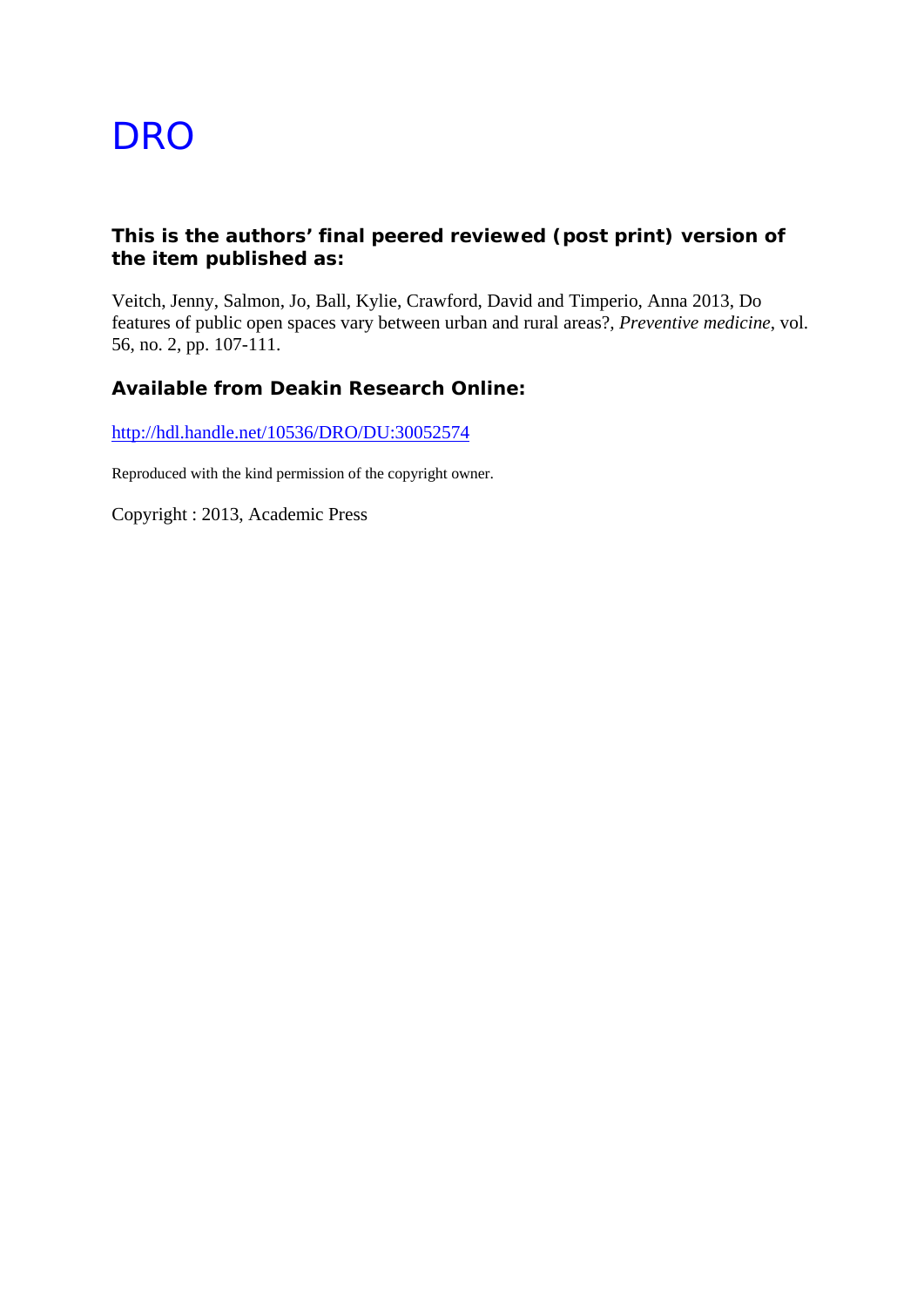## **Do features of public open spaces vary between urban and rural areas?**

Jenny Veitch<sup>a</sup>, Jo Salmon<sup>a</sup>, Kylie Ball<sup>a</sup>, David Crawford<sup>a</sup>, Anna Timperio<sup>a</sup>

a Centre for Physical Activity and Nutrition Research Deakin University, Burwood, Victoria 3125, Australia

> Corresponding author: Dr Jenny Veitch Centre for Physical Activity and Nutrition Research School of Exercise and Nutrition Sciences Deakin University 221 Burwood Highway Burwood VIC 3125, Australia Telephone: +61 (0)3 9251 7723 Facsimile: +61 (0)3 9244 6017 Email: jenny.veitch@deakin.edu.au

Abstract word count: 198

Main text word count: 2368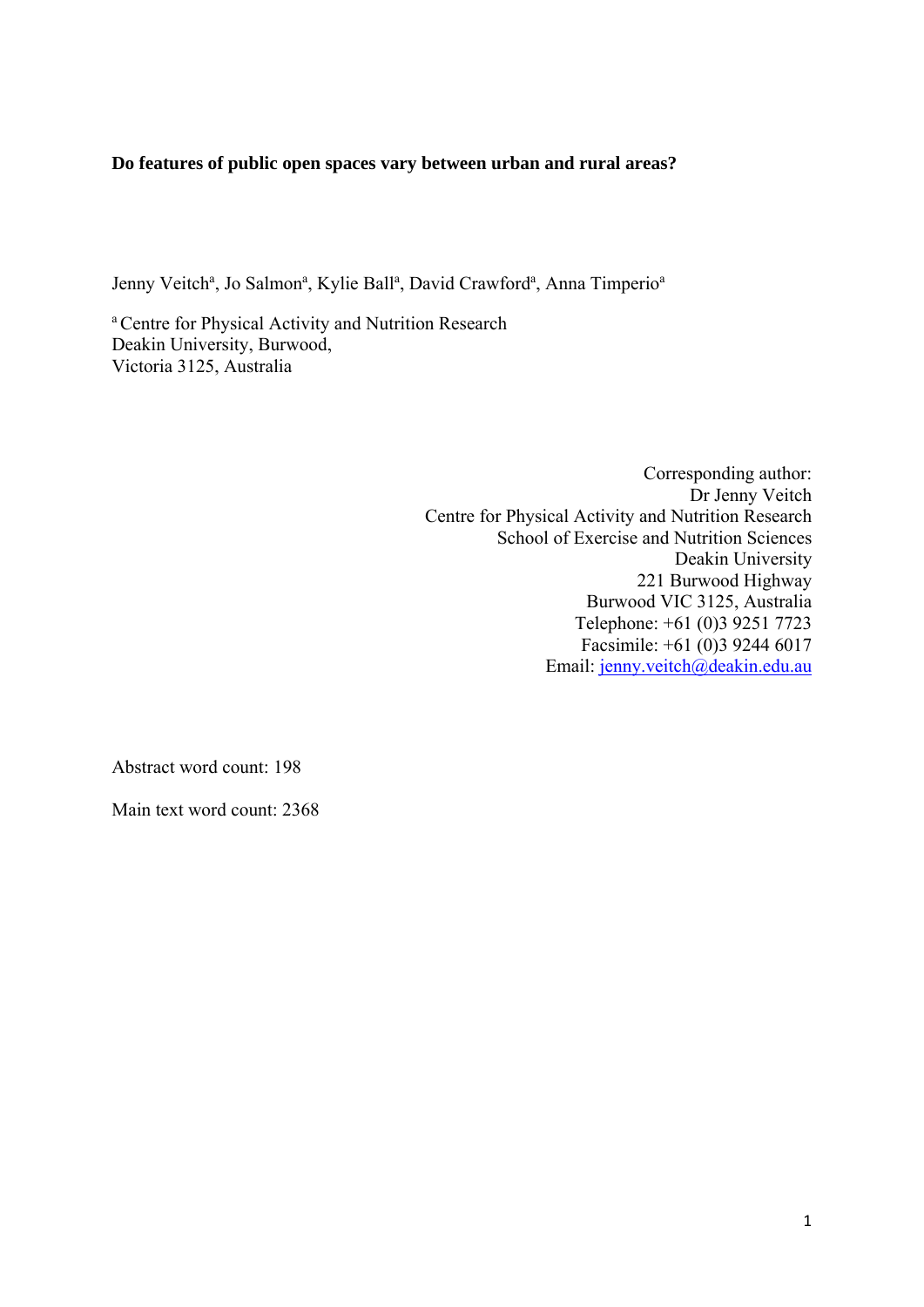#### **Abstract**

*Objective*: Parks are an important setting for physical activity and specific park features have been shown to be associated with park visitation and physical activity. Most park-based research has been conducted in urban settings with few studies examining rural parks. This study examined differences in features of parks in urban compared with rural areas. *Methods*: In 2009/10 a tool was developed to audit 433 urban and 195 rural parks located in disadvantaged areas of Victoria, Australia. Features assessed included: access; lighting/safety; aesthetics; amenities; paths; outdoor courts/ovals; informal play spaces; and playgrounds (number, diversity, age appropriateness and safety of play equipment). *Results*: Rural parks scored higher for aesthetics compared with urban parks (5.08 vs 4.44). Urban parks scored higher for access (4.64 vs 3.89), lighting/safety (2.01 vs 1.76), and diversity of play equipment (7.37 vs 6.24), and were more likely to have paths suitable for walking/cycling (58.8% vs 40.9%) and play equipment for older children (68.2% vs 17.1%). *Conclusion*: Although the findings cannot be generalized to all urban and rural parks, the results may be used to inform advocacy for park development in rural areas to create parks that are more supportive of physical activity for children and adults.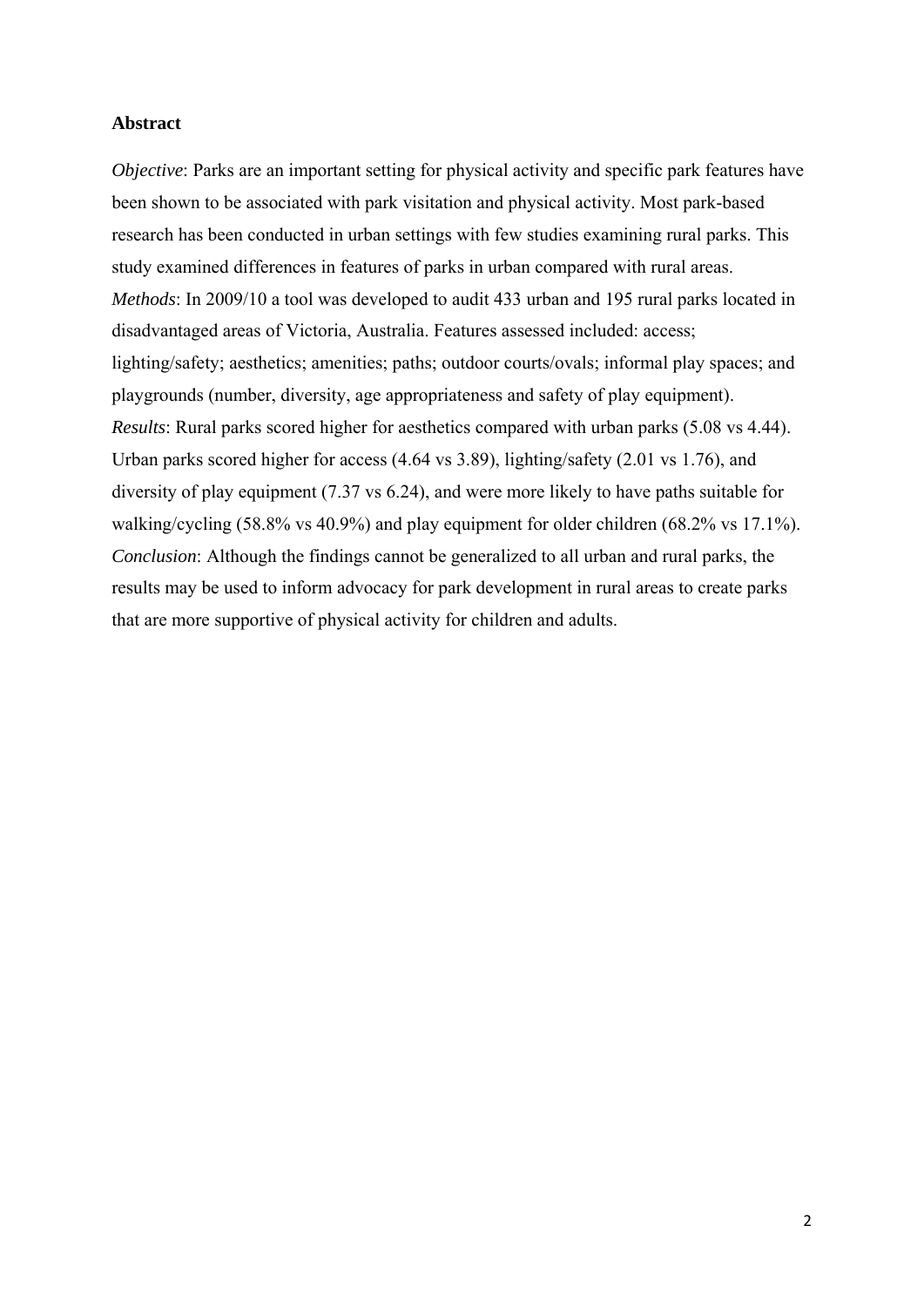#### **Introduction**

Recent evidence suggests that geographic location may be an important correlate of participation in physical activity. In the US, studies among adults have shown a disparity in overall physical activity between rural and urban areas, with rural residents less likely to meet US physical activity (Parks et al., 2003) and leisure-time recommendations (Reis et al., 2004). Fewer studies have examined differences in overall activity levels among children residing in rural and urban areas, and existing evidence is mixed. Joens-Martre et al. (2008) and Simen-Kapeu et al. (2010) found from self-report that rural children aged 10-11 years were more active than urban children, while other studies have found no significant differences (Bruner et al., 2008; Davis et al., 2008). There is more consistent evidence of urban/rural differences in overweight and obesity, with consistently higher rates found amongst rural children and adults (Bruner et al., 2008; Cleland et al., 2010; Joens-Matre et al., 2008).

Urban/rural differences in physical activity behaviour and in overweight and obesity may be at least partly attributable to differences in environmental supports for physical activity in urban and rural areas, such as availability and quality of parks. There is a growing body of literature identifying links between neighborhood parks in urban areas and enhanced physical activity levels and related health outcomes (Bedimo-Rung et al., 2005; Kaczynski and Henderson, 2007; Maas et al., 2006). Availability and access to parks near home is associated with higher levels of physical activity in youth (Cohen et al., 2006) and adults (Sugiyama et al., 2010) and specific park features (amenities and facilities within the park) have also been shown to be associated with park visitation and physical activity both generally and within the park among children and adults (Kaczynski et al., 2008; Rung et al., 2011; Timperio et al., 2008). Children living near a larger sized park with a water feature and/or whose parents reported greater satisfaction with park quality have also been shown to spend less time playing computer/e-games and watching television (Veitch et al., 2011).

Few studies have compared environmental supports for physical activity between urban and rural areas. Cross-sectional studies in the US have shown that rural adults report fewer neighborhood environmental supports for physical activity (Parks et al., 2003; Wilcox et al., 2000). In a Canadian study, parents of grade five students residing in rural towns were less likely than their urban counterparts to perceive their neighborhood as having good parks (Simen-Kapeu et al., 2010). In addition, Shores and West (2010) found that visitors to parks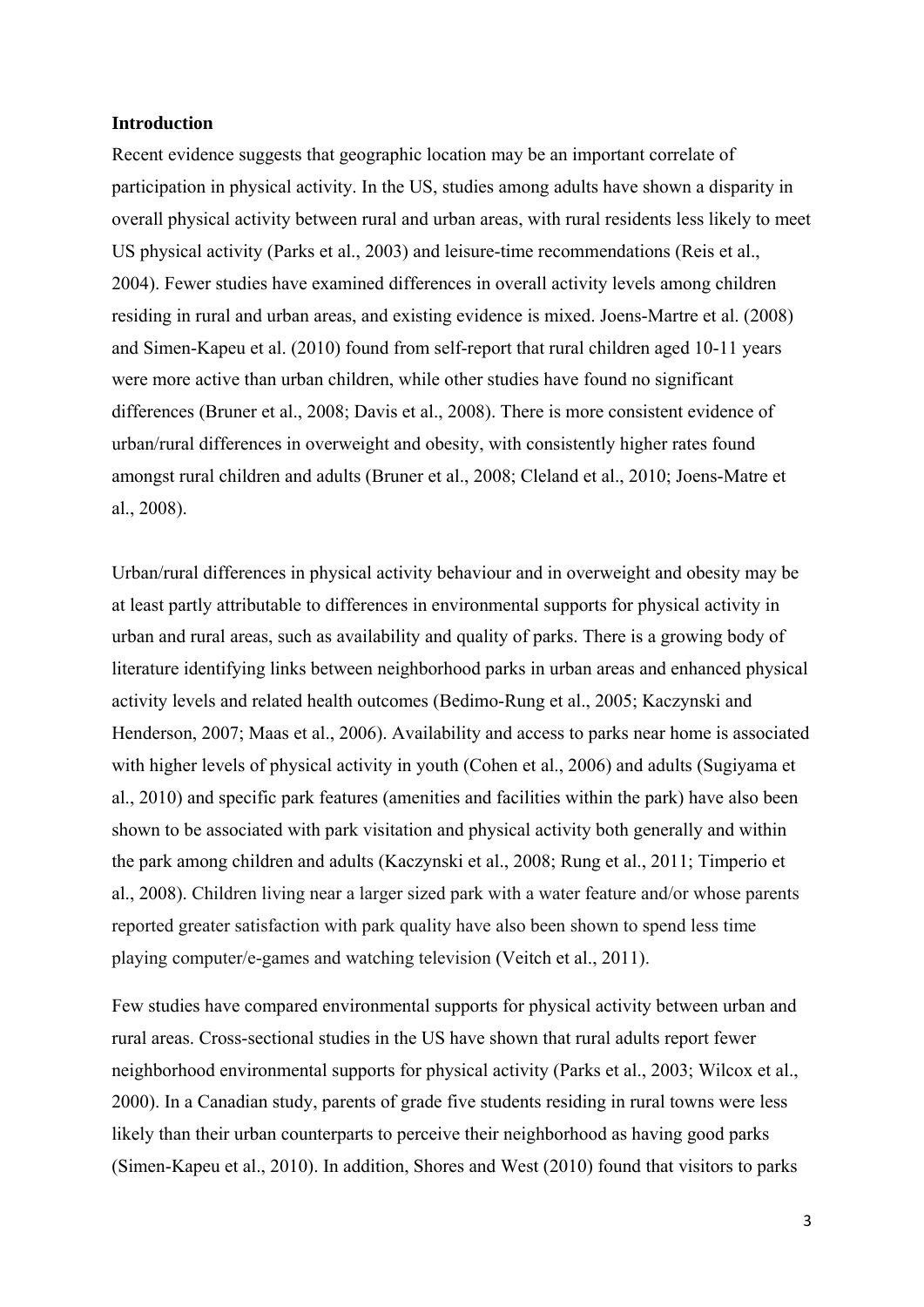were less active in rural parks compared to urban parks. This may be due to differences in park features and quality. To date, however, the majority of existing park research has been conducted in urban settings with few studies having examined rural parks. The aim of this study was to examine whether features and amenities of parks vary between urban and rural areas. Since residents of disadvantaged neighborhoods are at an increased risk of inactivity and associated poor health (Ball and Crawford, 2006; Pearce and Maddison, 2011), parks in disadvantaged neighborhoods were the focus of this study.

#### **Methods**

This study was nested within the Resilience for Eating and Physical Activity Despite Inequality (READI) study, a longitudinal study examining resilience to obesity among socially and economically disadvantaged women and children. The methods have been described in more detail elsewhere (Ball et al., 2012). Briefly, women and their children living in low socioeconomic status (SES) neighborhoods in 40 urban and 40 rural areas of Victoria, Australia were recruited. Disadvantaged areas were randomly selected from neighborhoods in the bottom tertile of the Victorian Socio-Economic Index for Areas (SEIFA) distribution (Australian Bureau of Statistics, 2001b) within urban and rural strata. Within each neighborhood, 150 women aged 18-45 years (total n=11,940) were randomly selected from the Victorian electoral roll (registration compulsory for Australian citizens) and were sent an invitation to participate. Completed surveys were received from 4,934 eligible women (41% response rate). Of these, 1457 had a child aged 5-12 years and 771 consented to their child being included in the study (53% response rate).

For this study, residential addresses for a subset of 200 children living within 120 kilometres from Melbourne were identified. Urban areas included 28 neighborhoods within metropolitan Melbourne. Rural areas were located outside the Melbourne metropolitan area and included five neighborhoods located on the outskirts of a regional area and 15 neighborhoods located outside a 25 km radius of six regional Victorian cities. The population and area of each neighborhood was obtained from the 2001 census (Australian Bureau of Statistics, 2001a). The urban neighborhoods averaged 6.9 square kilometres in area with a population density of 2200 persons per square kilometre. The rural neighborhoods averaged 50.6 square kilometres with 507 persons per square kilometre. Ethics approval was granted by the Deakin University Human Ethics Committee.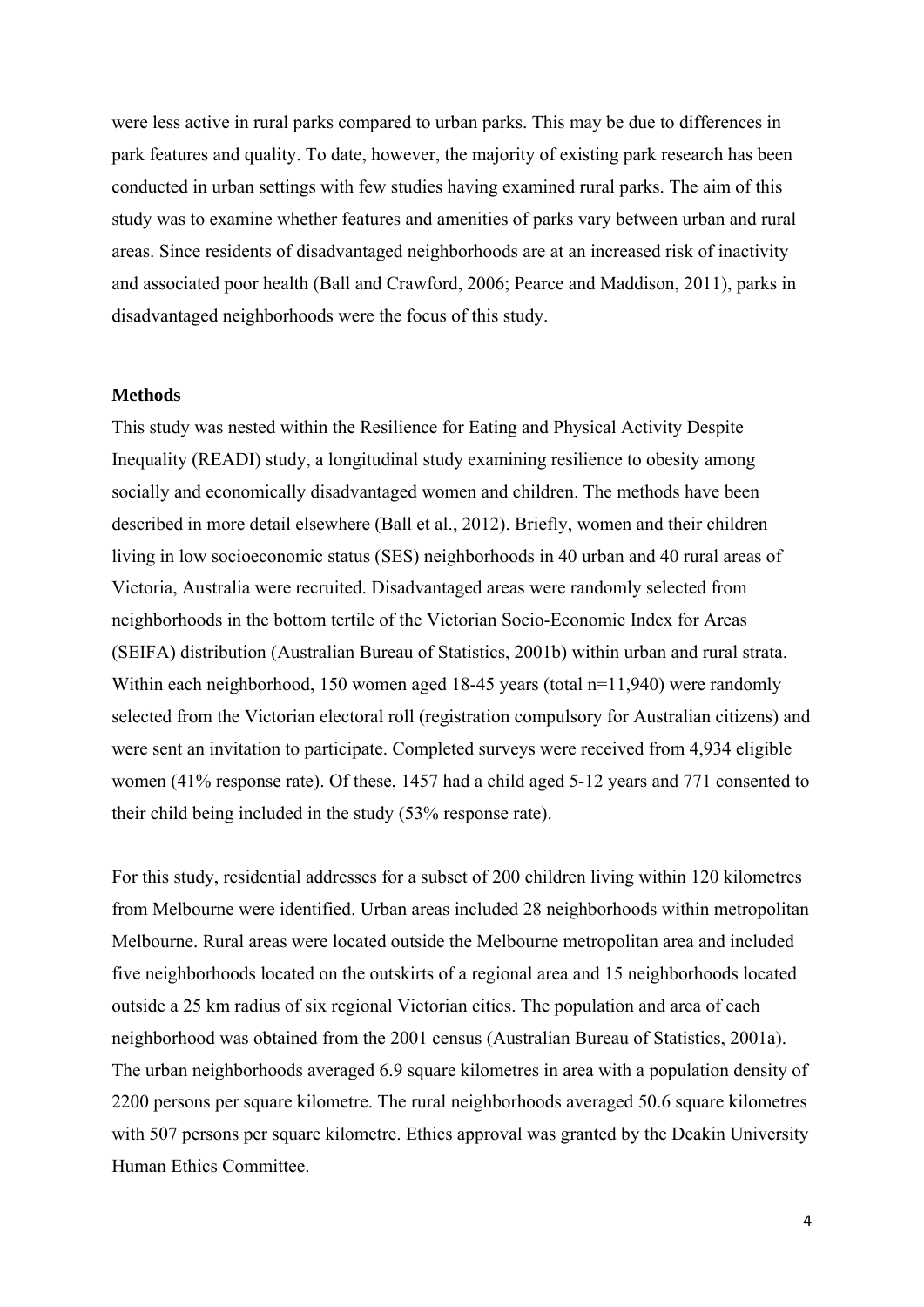#### Procedure

Each child's home address was geocoded using a geocoding script in a Geographic Information System (ArcMap 9.3) and for each address all public parks and playgrounds (excluding educational institutions, wetlands, flora and fauna reserves and golf courses) accessible within 800m from home along the pedestrian road network were identified. An 800m buffer zone was chosen as this has been established as a 'walkable' distance for children (Timperio et al., 2004). Spatial data on location of parks were drawn from the Open Space 2002 dataset (Australian Research Centre for Urban Ecology) for metropolitan Melbourne and from custom-digitised data layer based on various sources for areas outside the Open Space 2002 boundaries (Maptrax State Coverage 2008 – Digital Map Images, MapInfo Features 12.5, Google Maps 2009, Melways Digital Map Images 2007 and 2009, RACV Vic Roads 2006, TUMAUS 2002, Department of Sustainability and Environment PK\_RKRES/PARKRES layer, tourist maps and council websites). In Australia, local parks are generally managed by the local council department and the parks included in this study would be covered by multiple departments.

#### Measures

In 2009/2010, one of two trained auditors visited each of these parks and assessed the features of the park using the READI Park Audit Tool. The Park Audit Tool is an 84-item paper and pencil audit checklist designed by the authors to be used by field observers to identify and evaluate characteristics and amenities within parks that may be associated with physical activity for adults and youth. This instrument includes detailed items relating to playground equipment so it is suitable for assessing park features likely to be important for children. Based on previous park research and park audit tools (Bedimo-Rung et al., 2006; Kaczynski et al., 2012; Rung et al., 2011; Saelens et al., 2006; Timperio et al., 2008) park features assessed by the tool included: access; lighting and safety; aesthetics; amenities; paths; outdoor courts/sports ovals; informal play spaces; and playgrounds (number of playgrounds and diversity, age appropriateness and safety/condition of play equipment). Data from the audit tool were coded and collapsed into six continuous and five categorical variables (see Table 1). Spearman correlations were examined to ensure the variables were not highly correlated.

Intra-rater reliability of the Park Audit Tool was assessed by the same auditor assessing 14 parks on two occasions. Inter-rater reliability was tested on 13 randomly selected parks by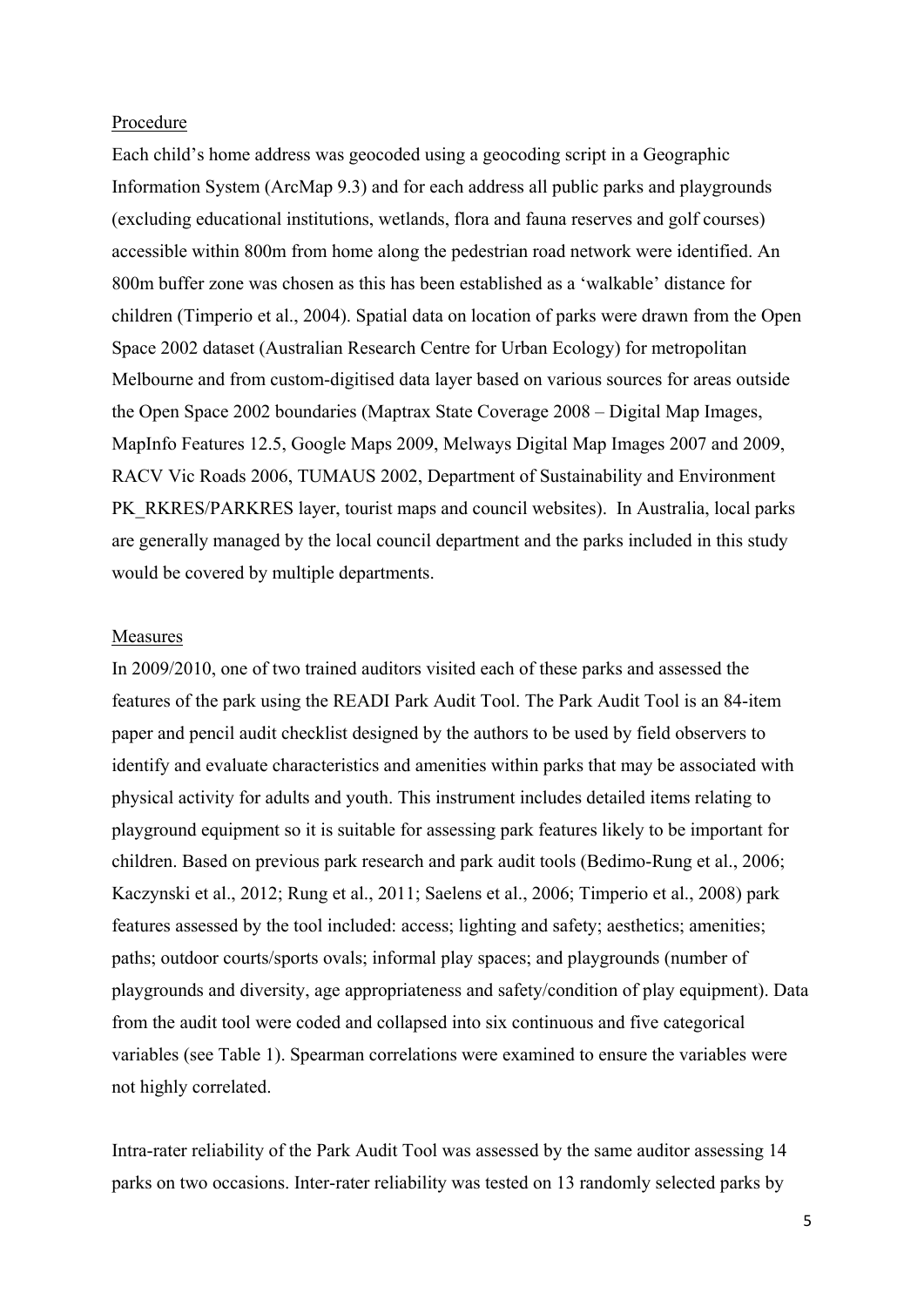two auditors assessing the park on the same day. The mean percent agreement for both intrarater and inter-rater reliability is reported in Table 1.

## Insert Table 1 Here

## Analyses

All analyses were conducted in SPSS Statistics 20. As continuous scores were normally distributed, independent sample t-tests were used to compare features of parks between urban and rural areas. Pearson chi-square tests of difference were used for categorical variables.

## **Results**

Park audits were completed at 433 urban and 195 rural parks. The spearman correlations showed the variables were not highly correlated (range: 0.014-0.54; only two correlations were >0.4). The parks located in urban areas scored significantly higher compared with parks in rural areas on access (mean 4.64 vs 3.89), lighting and safety (2.01 vs 1.76), and diversity of play equipment (7.37 vs 6.24). Rural parks scored higher on aesthetics compared with urban parks (5.08 vs 4.44). A significantly higher percentage of urban parks compared with rural parks had a path suitable for walking or cycling, and play equipment suitable for a range of ages (Table 2). A higher percentage of rural parks compared with urban parks had informal play spaces however this only approached significance ( $p=0.064$ ). No significant differences were observed between urban and rural parks in regards to amenities, safety/condition of the play equipment and the percentage of parks with outdoor courts/sports ovals, and playgrounds.

Insert Table 2 Here

#### **Discussion**

To our knowledge this is the first study to compare features of parks in disadvantaged urban and rural areas. Overall, rural parks had a higher score for aesthetics compared to urban parks, but urban parks scored higher for access, lighting and safety, suitability of paths for walking and cycling and the diversity and age appropriateness of play equipment. These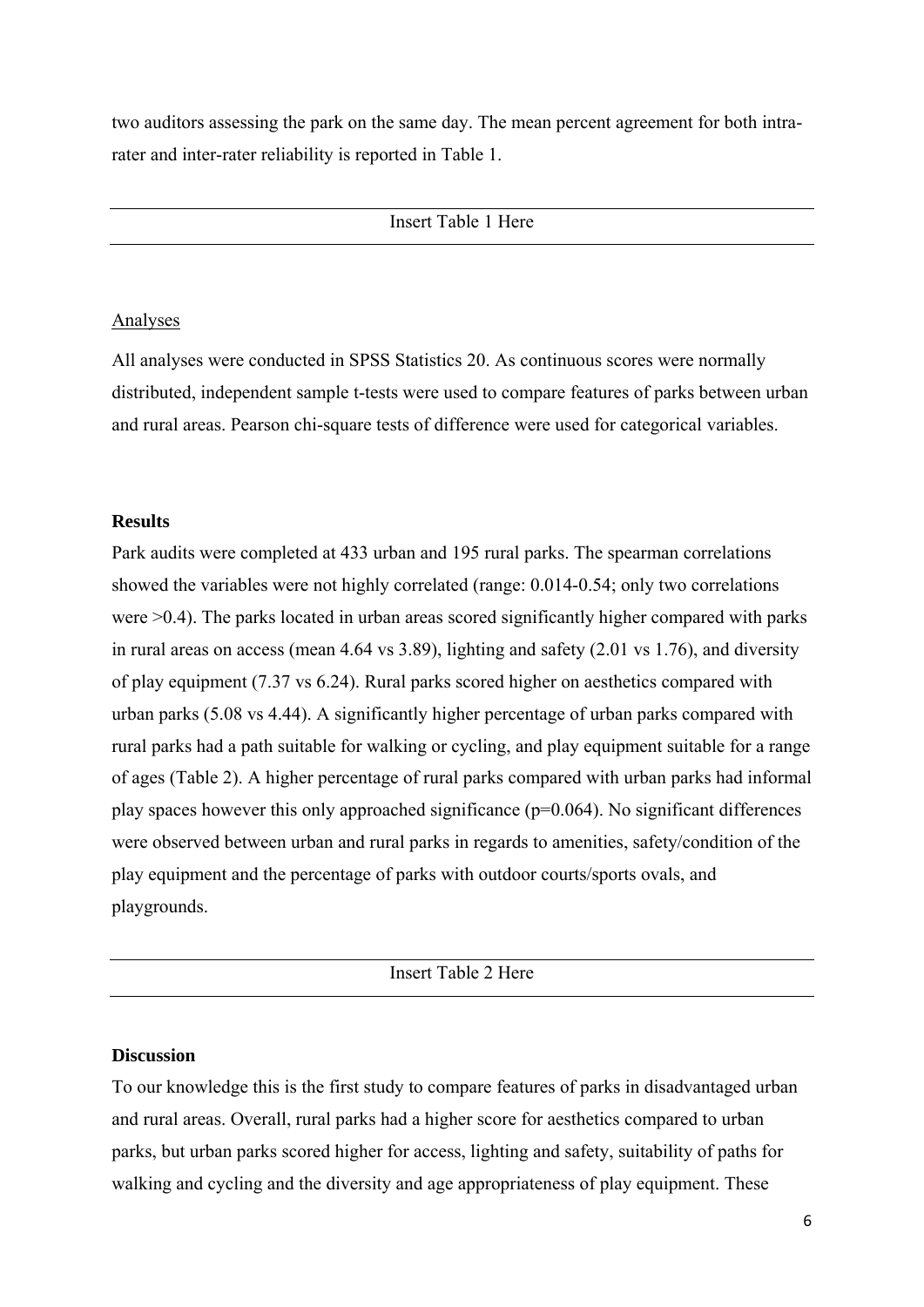results suggest that although rural parks are an aesthetically attractive destination, their features may not be as supportive of physical activity as urban parks, which may in part explain previous findings that park users in rural areas are less active than those visiting parks in urban areas (Shores and West, 2010).

One possible explanation for our findings is that parks in urban areas cater to a greater population and are therefore designed and better resourced to meet this need. Indeed, rural areas included in the READI study were considerably less populated (and much larger) than the urban areas (Ball et al., 2012) and it is possible that urban parks are also more likely to cater to populations in neighboring suburbs given that the travel distances are likely to be much shorter than distances between neighboring rural areas. It is also possible that parks in rural areas cater to different types of users. It has been suggested, for example, that users of parks in rural areas may be attracted to the park for reasons other than physical activity, such as community gatherings or other forms of leisure (Shores and West, 2010). Conversely, the features of these parks may dictate the types of activities that can be undertaken, rather than the park being designed with the needs of users in mind.

Previous research has suggested that a lack of play equipment suitable for children aged over eight years discourages park visits from older children (Veitch et al., 2006; Veitch et al., 2007). The findings from the present study show that compared to urban parks, parks in rural areas had a poorer diversity of play equipment and were also less likely to have play equipment suitable for children aged 8-15 years. This suggests that in order to encourage park use by older children living in rural areas it may be important to further examine the suitability of features within rural parks for youth and adolescents.

The focus on disadvantaged areas, where parks may be particularly important, is a notable aspect of the study. Parks are a free resource and there is evidence of inequalities in the built environment, with previous research demonstrating that parks in low SES areas have fewer amenities and features likely to promote physical activity among children than parks in higher SES areas (Crawford et al., 2008). Improving parks may also be particularly advantageous for increasing physical activity levels among disadvantaged populations where residents are at an increased risk of inactivity and associated poor health (Ball and Crawford, 2006; Pearce and Maddison, 2011).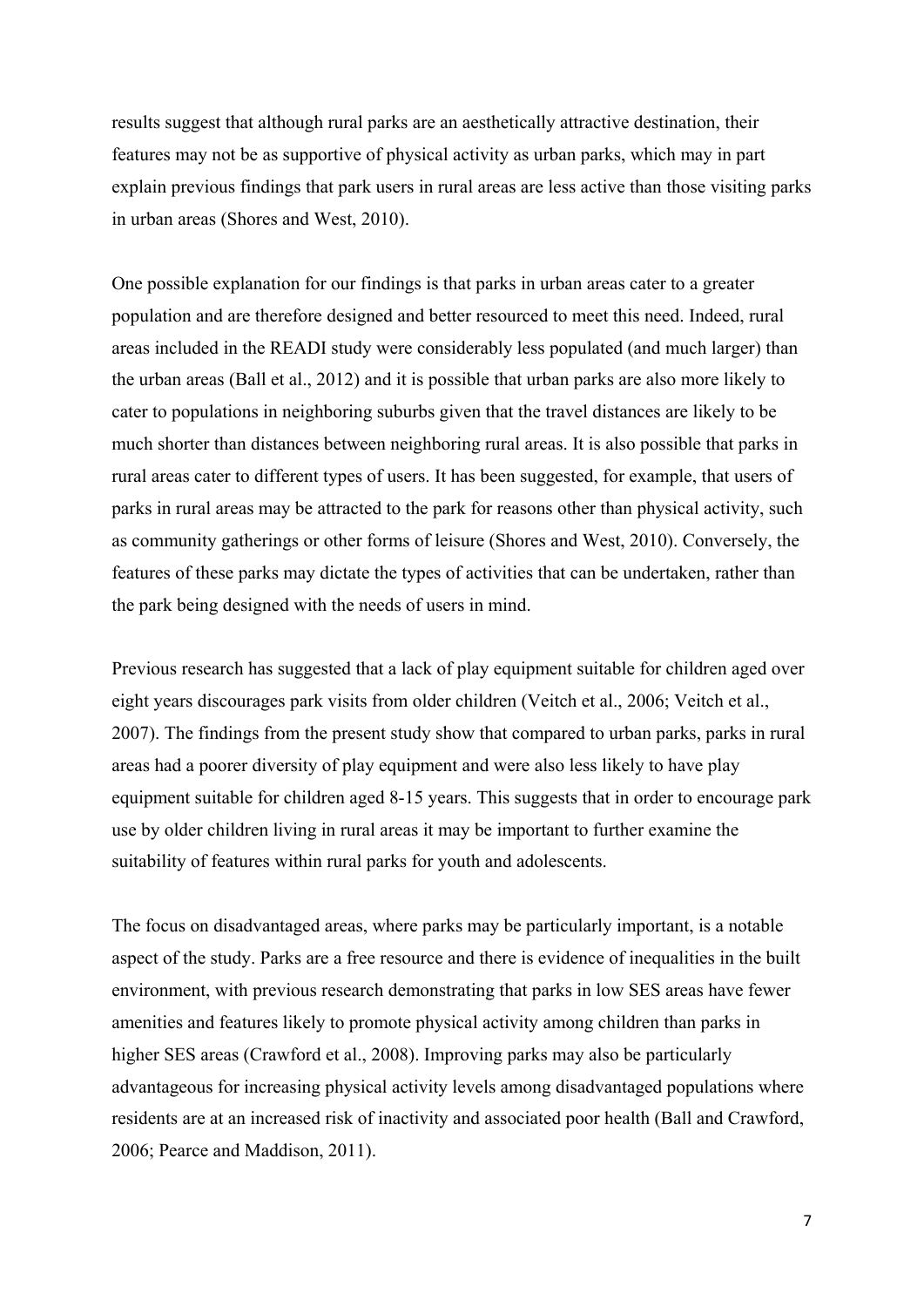Strengths of this study include the large number of parks audited, the comprehensiveness of the audit tool and its specificity to park features relevant to children's physical activity. The tool used in this study was based on an instrument that had previously been developed to assess specific features of parks likely to influence children's physical activity, but that focused mainly on the presence or absence of features rather than quality (Timperio et al., 2008). The current tool is more comprehensive, with additional items assessing nearby streets, aesthetics and the condition and quality of playground equipment and park amenities.

Although a large number of parks were audited, only a selected number of neighborhoods were included in the study as determined by randomly-selected participants' residential addresses. Hence the audited parks only represent a small proportion of the total number of parks in Victoria. It is recognized that the selected parks may not be representative of all urban and rural parks; however, the findings may be generalizable to parks located in low SES areas in Victoria. Future studies might include parks from more diverse neighborhoods and remote rural locations. It is also acknowledged that there are many approaches that could be used to score items within the audit tool and that different scoring systems (e.g. assigning alternative scores or weighting for variables) may produce results inconsistent with those reported here. To further strengthen the validity of this tool, it may be beneficial to obtain input from an expert panel. Predictive validity could also be tested in future studies by examining associations between the scores and park use and/or physical activity. Although we found differences between features of the parks in urban and rural areas we lacked information on how the neighborhoods varied in other ways such as neighborhood crime or the proportion of children. Finally, the intra- and inter-rater reliability estimates were calculated on a sample of 14/13 parks respectively, which may limit power.

## **Conclusion**

Given the importance of physical activity for healthy lifestyles, there is a need to ensure park features are supportive of park-based physical activity. This study found that among parks located in low SES areas of Victoria, parks in urban areas had higher scores for access, lighting and safety and the diversity of play equipment, and greater proportions of parks had paths suitable for walking and/or cycling and play equipment suitable for a wider age range of children, compared to parks in rural areas. These findings can be used to inform advocacy for park development in rural areas with a view to creating parks that are more supportive of physical activity. Future studies should examine associations between park features and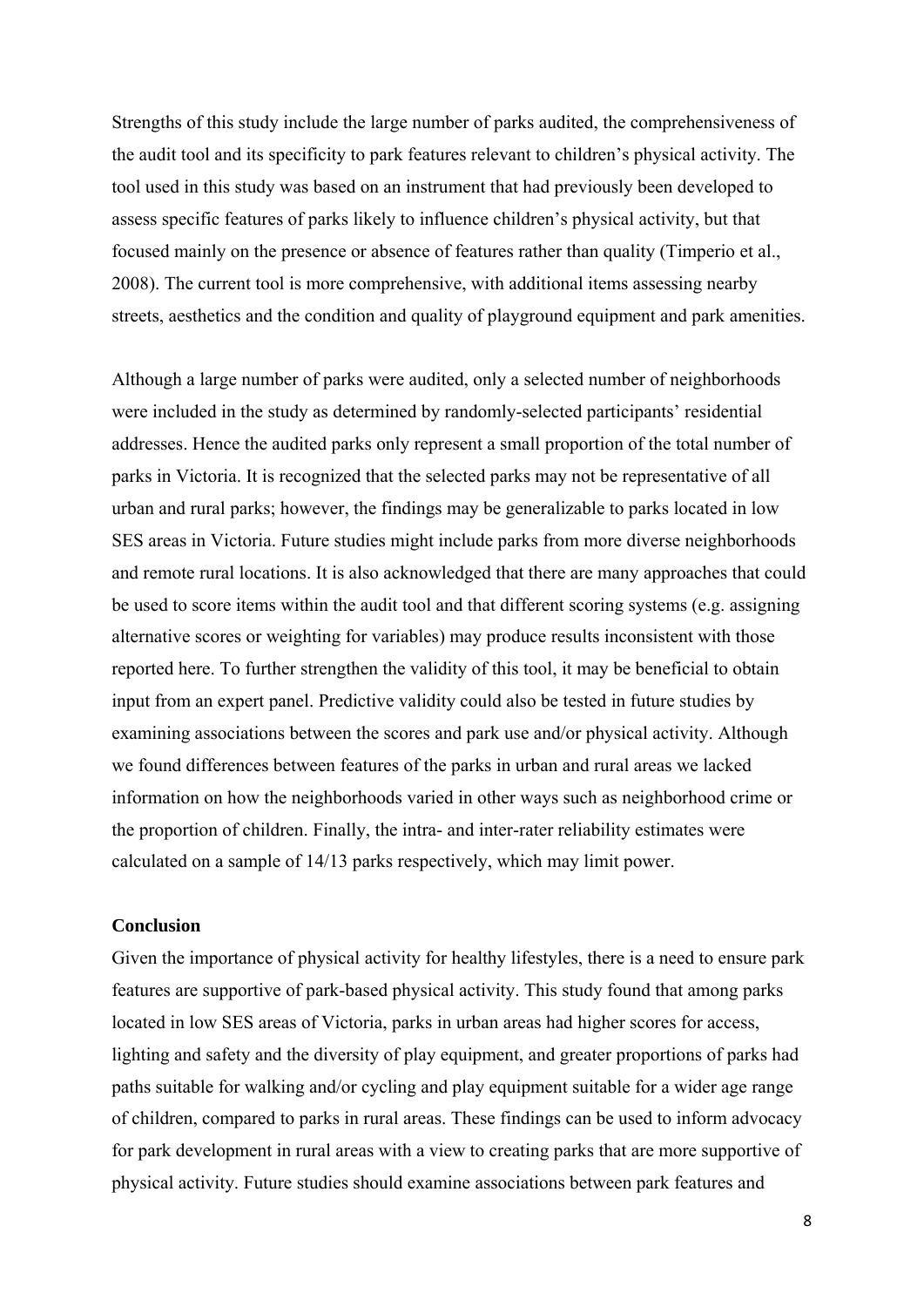children's and adult's physical activity in urban and rural areas, as well as associations with park use, park-based physical activity, other health behaviors and health outcomes.

## **Conflict of interest statement**

The authors declare that there are no conflicts of interest.

## **Acknowledgements**

The READI study was supported by a grant from the National Health and Medical Research Council (ID 374241). Jenny Veitch is supported by a National Heart Foundation of Australia Postdoctoral Fellowship. Jo Salmon is supported by a National Health and Medical Research Council Principal Research Fellowship (APP 1026216). Kylie Ball is funded by a National Health and Medical Research Council Senior Research Fellowship (ID 479513); Anna Timperio is supported by Public Health Research Fellowships from the Victorian Health Promotion Foundation.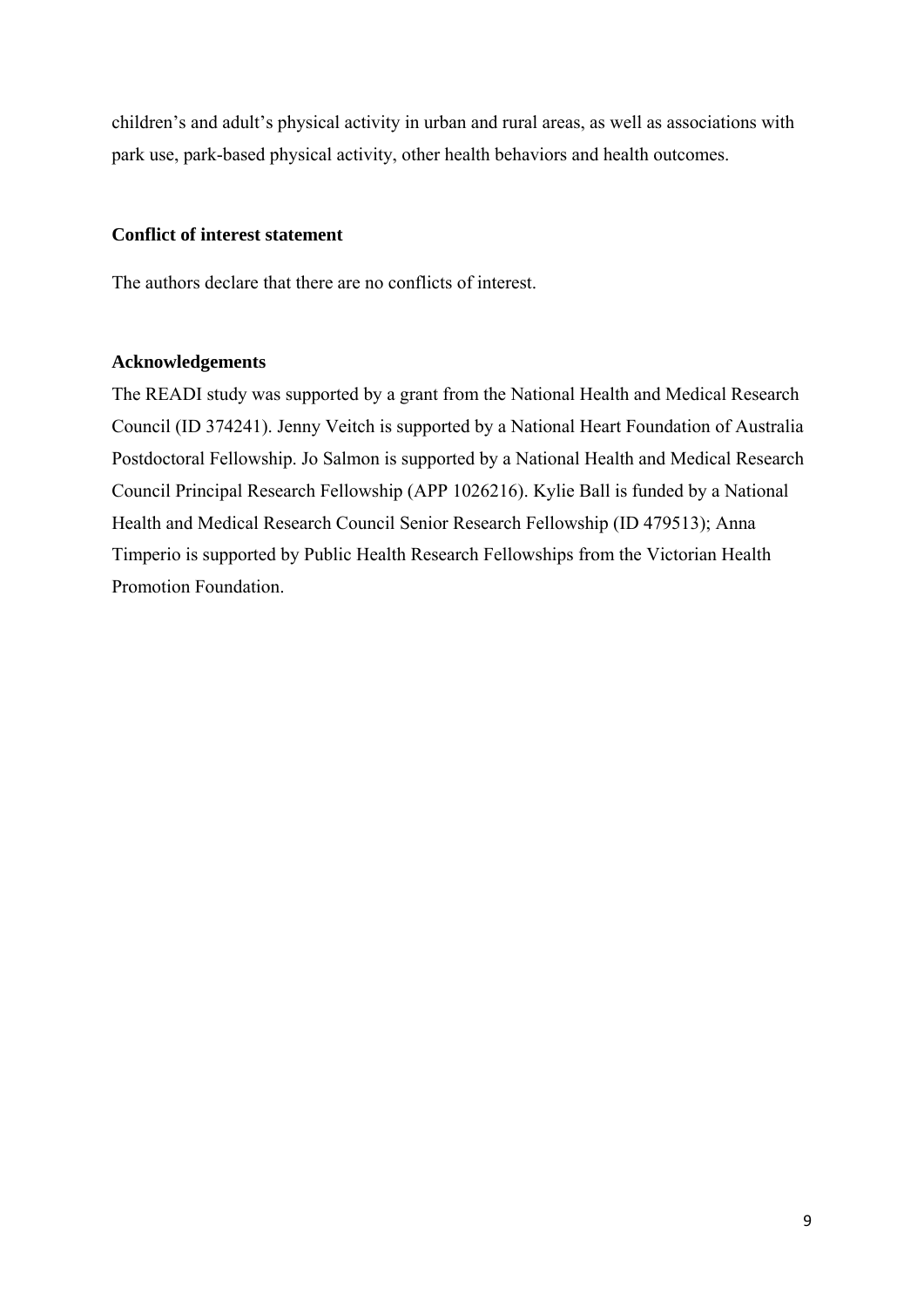#### **References**

- Australian Bureau of Statistics, 2001a. Census of population and housing CDATA 2001, Full GIS data, Victoria 2001, Canberra Australia.
- Australian Bureau of Statistics, 2001b. Census of Population and Housing SEIFA 2001 http://www.abs.gov.au/AUSSTATS/abs@.nsf/Lookup/2033.0.55.001Main+Featur es12001. Accessed June 2012.
- Ball, K., Abbott, G., Cleland, V., Timperio, A., Thornton, L., Mishra, G., Jeffery, R.W., Brug, J., King, A., Crawford, D., 2012. Resilience to obesity among socioeconomically disadvantaged women: the READI study. Int J Obes (Lond) 36, 855-865.
- Ball, K., Crawford, D., 2006. Socio-economic factors in obesity: a case of slim chance in a fat world? Asia Pac J Clin Nutr 15 Suppl, 15-20.
- Bedimo-Rung, A., Gustat, J., Tompkins, B., Rice, J., Thomson, J., 2006. Development of a direct observation instrument to measure environmental characteristics of parks for physical activity. J Phys Act Health 3, S176-S189.
- Bedimo-Rung, A.L., Mowen, A.J., Cohen, D.A., 2005. The significance of parks to physical activity and public health: a conceptual model. Am J Prev Med 28, 159-168.
- Bruner, M.W., Lawson, J., Pickett, W., Boyce, W., Janssen, I., 2008. Rural Canadian adolescents are more likely to be obese compared with urban adolescents. Int J Pediatr Obes 3, 205-211.
- Cleland, V., Hume, C., Crawford, D., Timperio, A., Hesketh, K., Baur, L., Welch, N., Salmon, J., Ball, K., 2010. Urban-rural comparison of weight status among women and children living in socioeconomically disadvantaged neighbourhoods. Med JAust 192, 137- 140.
- Cohen, D.A., Ashwood, S., Scott, M., Overton, A., Evenson, K.R., Staten, L., Porter, D.E., McKenzie, T.L., Catellier, D., 2006. Public parks and physical activity among adolescent girls. Pediatrics 118, 1381-1389.
- Crawford, D., Timperio, A., Giles-Corti, B., Ball, K., Hume, C., Roberts, R., Andrianopoulos, N., Salmon, J., 2008. Do features of public open spaces vary according to neighbourhood socio-economic status? Health Place 14, 889-893.
- Davis, A.M., Boles, R.E., James, R.L., Sullivan, D.K., Donnelly, J.E., Swirczynski, D.L., Goetz, J., 2008. Health behaviors and weight status among urban and rural children. Rural Remote Health 8, 810.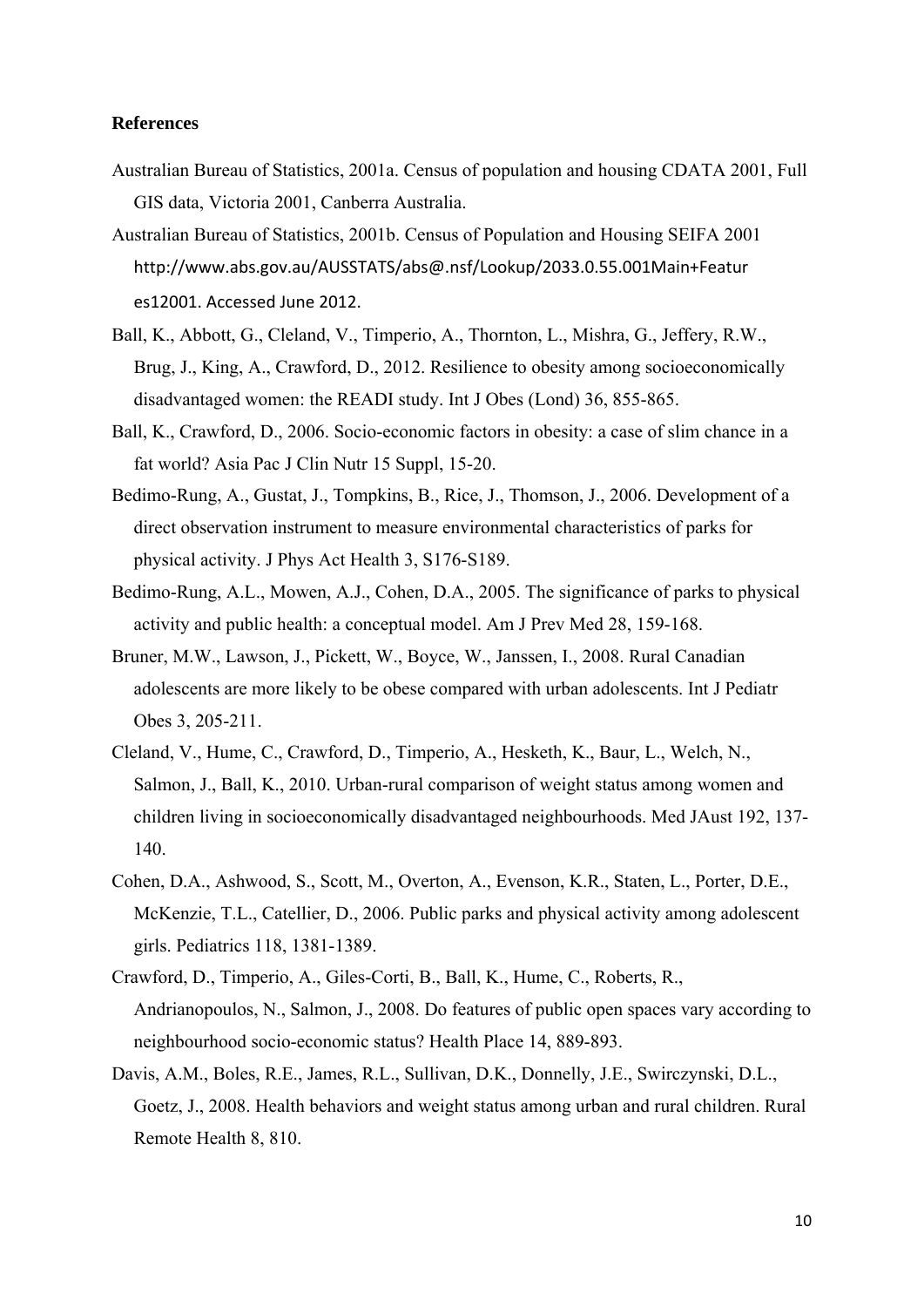- Joens-Matre, R.R., Welk, G.J., Calabro, M.A., Russell, D.W., Nicklay, E., Hensley, L.D., 2008. Rural-urban differences in physical activity, physical fitness, and overweight prevalence of children. J Rural Health 24, 49-54.
- Kaczynski, A., Potwarka, L., Saelens, B., 2008. Association of park size, distance, and features with physical activity in neighbourhood parks. Am J Public Health 98, 1451- 1456.
- Kaczynski, A.T., Henderson, K.A., 2007. Environmental correlates of physical activity: A review of evidence about parks and recreation. Leisure Sciences 29, 315-354.
- Kaczynski, A.T., Stanis, S.A., Besenyi, G.M., 2012. Development and testing of a community stakeholder park audit tool. Am J Prev Med 42, 242-249.
- Maas, J., Verheij, R.A., Groenewegen, P.P., de Vries, S., Spreeuwenberg, P., 2006. Green space, urbanity, and health: how strong is the relation? J Epidemiol Community Health 60, 587-592.
- Parks, S.E., Housemann, R.A., Brownson, R.C., 2003. Differential correlates of physical activity in urban and rural adults of various socioeconomic backgrounds in the United States. J Epidemiol Community Health 57, 29-35.
- Pearce, J.R., Maddison, R., 2011. Do enhancements to the urban built environment improve physical activity levels among socially disadvantaged populations? Int J Equity Health 10, 28.
- Reis, J.P., Bowles, H.R., Ainsworth, B.E., Dubose, K.D., Smith, S., Laditka, J.N., 2004. Nonoccupational physical activity by degree of urbanization and U.S. geographic region. Med Sci Sports Exerc 36, 2093-2098.
- Rung, A.L., Mowen, A.J., Broyles, S.T., Gustat, J., 2011. The role of park conditions and features on park visitation and physical activity. J Phys Act Health 8 Suppl 2, S178-187.
- Saelens, B., Frank, L., Auffrey, C., Whitaker, R., Burdette, H., Colabianchi, N., 2006. Measuring physical environments of parks and playgrounds: EAPRS Instrument development and inter-rate reliability. J Phys Act Health 3, S190-S207.
- Shores, K.A., West, S.T., 2010. Rural and urban park visits and park-based physical activity. Prev Med 50 Suppl 1, S13-17.
- Simen-Kapeu, A., Kuhle, S., Veugelers, P.J., 2010. Geographic differences in childhood overweight, physical activity, nutrition and neighbourhood facilities: implications for prevention. Can J Public Health 101, 128-132.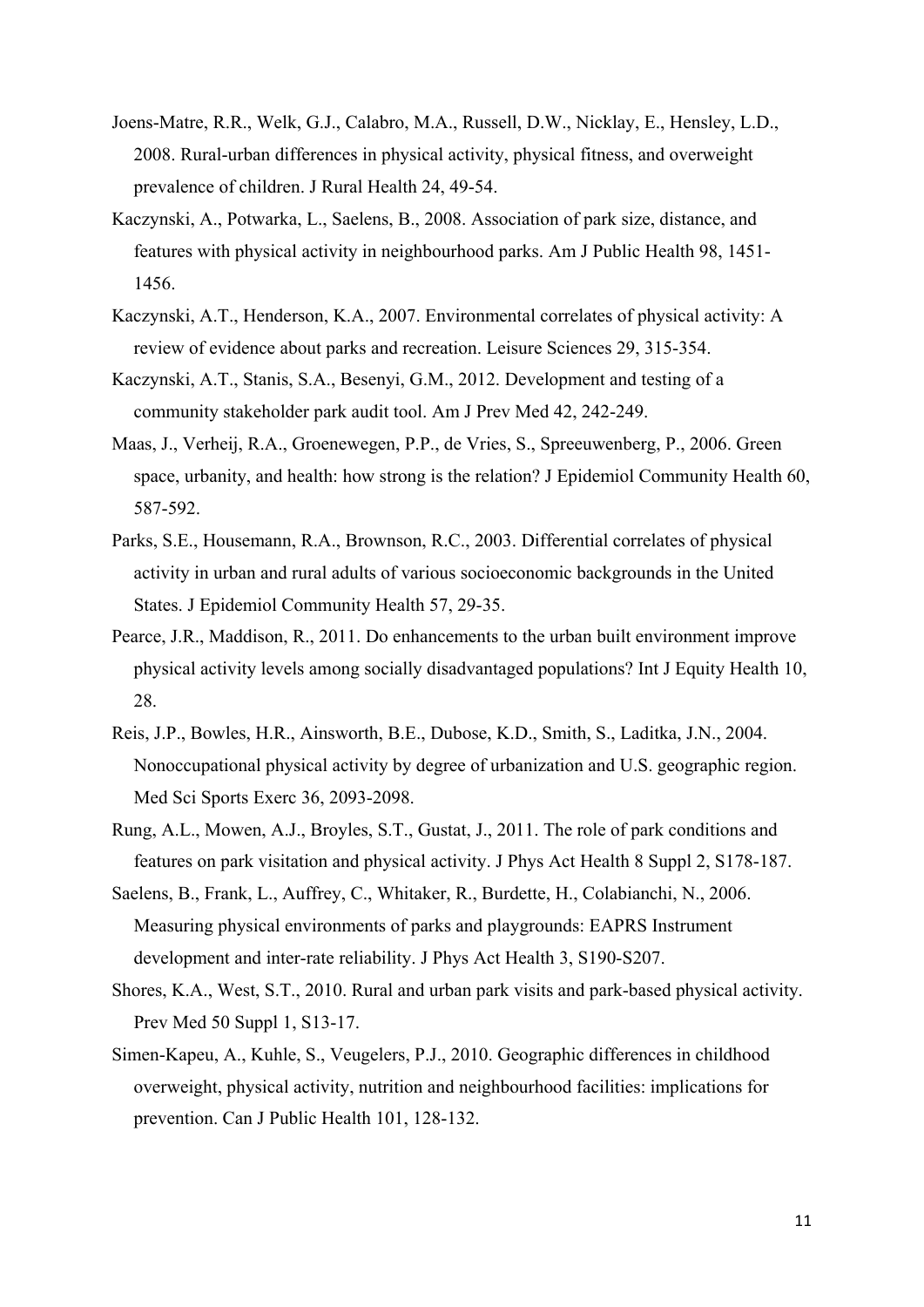- Sugiyama, T., Francis, J., Middleton, N.J., Owen, N., Giles-Corti, B., 2010. Associations between recreational walking and attractiveness, size, and proximity of neighborhood open spaces. Am J Public Health 100, 1752-1757.
- Timperio, A., Crawford, D., Telford, A., Salmon, J., 2004. Perceptions about the local neighborhood and walking and cycling among children. Prev Med 38, 39-47.
- Timperio, A., Giles-Corti, B., Crawford, D., Andrianopoulos, N., Ball, K., Salmon, J., Hume, C., 2008. Features of public open spaces and physical activity among children: findings from the CLAN study. Prev Med 47, 514-518.
- Veitch, J., Bagley, S., Ball, K., Salmon, J., 2006. Where do children usually play? A qualitative study of parents' perceptions of influences on children's active free-play. Health Place 12, 383-393.
- Veitch, J., Salmon, J., Ball, K., 2007. Children's perceptions of the use of public open spaces for active free-play. Children's Geographies 5, 409-422.
- Veitch, J., Timperio, A., Crawford, D., Abbott, G., Giles-Corti, B., Salmon, J., 2011. Is the Neighbourhood Environment Associated with Sedentary Behaviour Outside of School Hours Among Children? Ann Behav Med 41, 333-341.
- Wilcox, S., Castro, C., King, A.C., Housemann, R., Brownson, R.C., 2000. Determinants of leisure time physical activity in rural compared with urban older and ethnically diverse women in the United States. J Epidemiol Community Health 54, 667-672.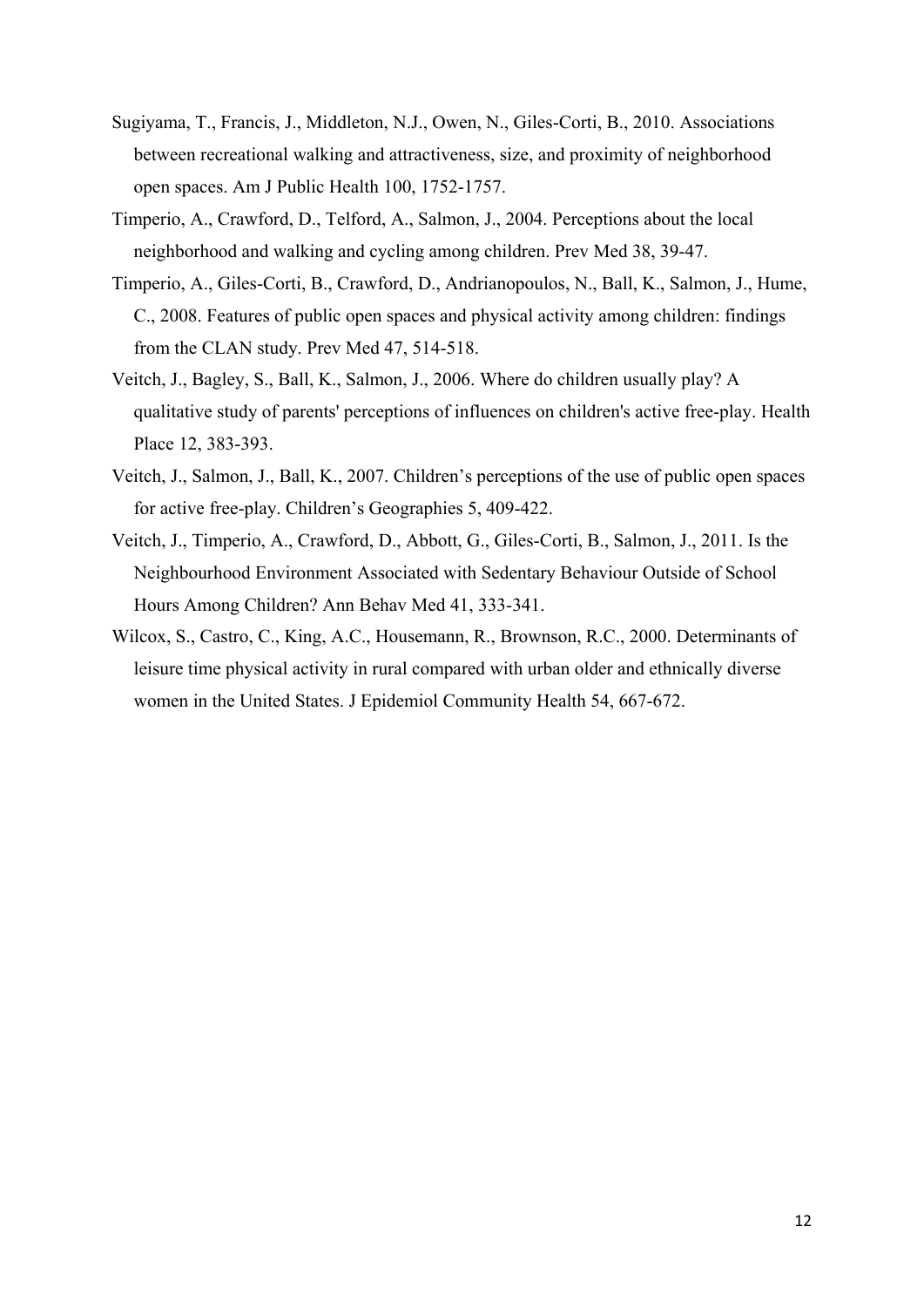|                           | Items                                                                                                                                                                                                                                                                                                                                                                                                                                                                                                                                                                                 | Range              | Reliability                                           |
|---------------------------|---------------------------------------------------------------------------------------------------------------------------------------------------------------------------------------------------------------------------------------------------------------------------------------------------------------------------------------------------------------------------------------------------------------------------------------------------------------------------------------------------------------------------------------------------------------------------------------|--------------------|-------------------------------------------------------|
|                           |                                                                                                                                                                                                                                                                                                                                                                                                                                                                                                                                                                                       |                    | (mean percent<br>agreement)                           |
| Access<br>Lighting/safety | $\bullet$ >2 entry points (1)<br>• designated cycle path/trail link (1)<br>$\bullet$ car parking within the park (1)<br>• access to public transport within one<br>block of the park $(1)$<br>For the roads immediately surrounding<br>the park (mean score):<br>• zebra crossing (crossing with marked<br>lines on ground but no signals) $(1)$<br>• pedestrian crossing (crossing with<br>signals such as traffic lights) $(1)$<br>• having between 1-3 road lanes (1)<br>• footpath on one side of road only $(1)$<br><sub>or</sub><br>• footpaths on both sides of the road $(2)$ | $0 - 9$<br>$0 - 4$ | Intra-rater=98%<br>Inter-rater=97%<br>Intra-rater=97% |
|                           | $\bullet$ light source for car parking area (1)<br>$\bullet$ lighting along paths (1)<br>• houses facing at least one side of the<br>park $(1)$<br>· ability to see facing houses/streets<br>from centre of park $(1)$                                                                                                                                                                                                                                                                                                                                                                |                    | Inter-rater=91%                                       |
| Aesthetics                | $\bullet$ trees (1)<br>$\bullet$ gardens/landscaping (1)<br>$\bullet$ each water feature (maximum of 5) (1)<br>$\bullet$ no or very little litter (1)<br>$\bullet$ no or very little graffiti (1)<br>$\bullet$ no overflowing rubbish bins (1)<br>• very little 'risky' litter (e.g. alcohol<br>containers, broken glass) (1) or<br>$\bullet$ no 'risky' litter (2)                                                                                                                                                                                                                   | $0 - 12$           | Intra-rater=87%<br>Inter-rater=90%                    |
| Amenities                 | • toilets in at least average to excellent<br>condition $(1)$<br>• benches in below average to excellent<br>condition $(1)$<br>• picnic tables in below average to<br>excellent condition (1)<br>• drinking fountains (only if $\geq$ 50% were<br>functional) $(1)$<br>$\bullet$ kiosk (1)<br>$\bullet$ BBQ (1)<br>$\bullet$ bicycle racks (1)<br>$\bullet$ shelter (1)<br>• shade (e.g. trees, shade sails) $(1)$                                                                                                                                                                    | $0 - 9$            | Intra-rater=96%<br>Inter-rater=96%                    |

**Table 1: Description of variables created from park audit tool**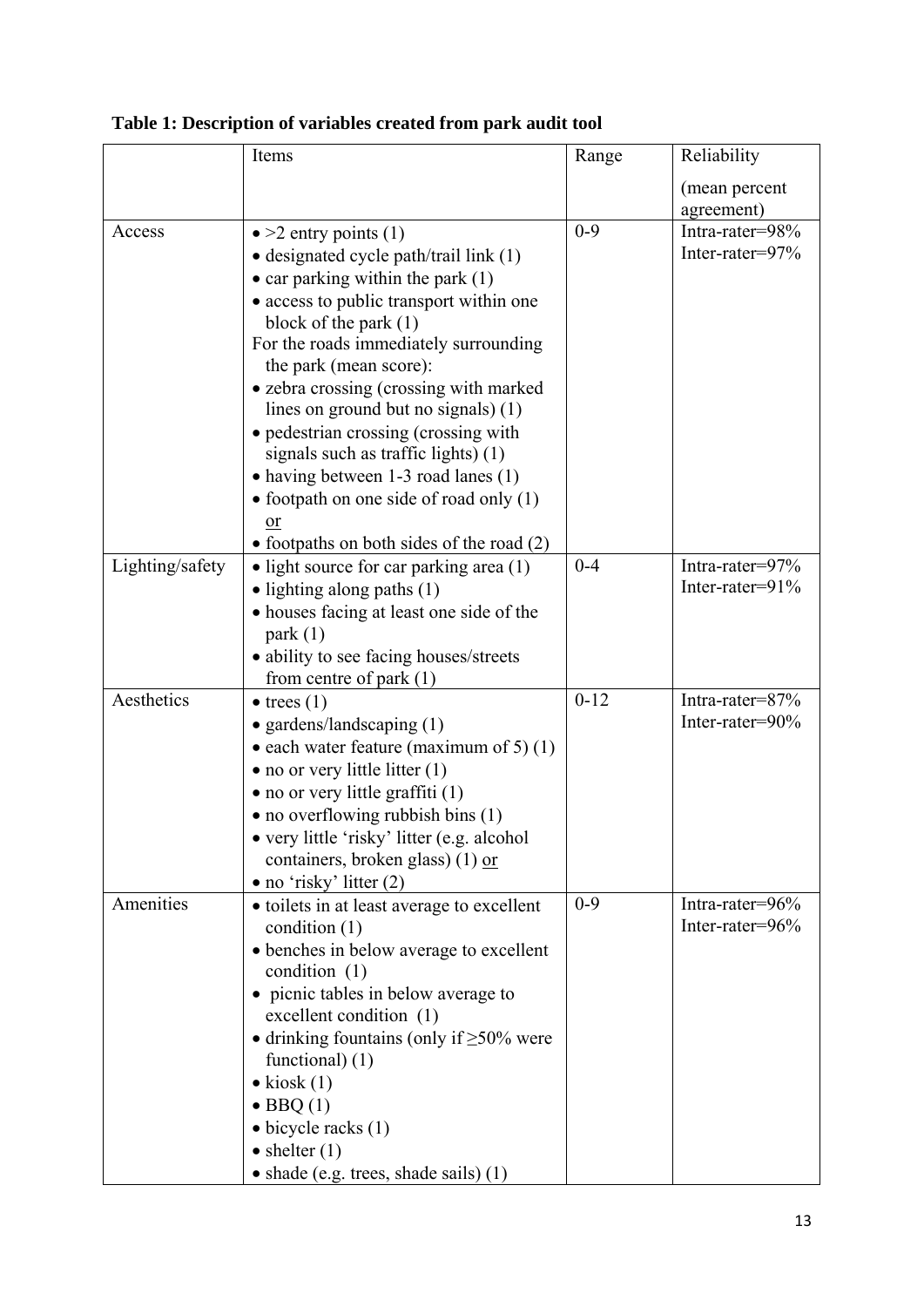| Playgrounds                                                                                                         | $\bullet$ no playground $(0)$                                                                                                                                                                                                                                                                                                                                                  | Categorical            | Intra-rater=100%                             |
|---------------------------------------------------------------------------------------------------------------------|--------------------------------------------------------------------------------------------------------------------------------------------------------------------------------------------------------------------------------------------------------------------------------------------------------------------------------------------------------------------------------|------------------------|----------------------------------------------|
|                                                                                                                     | $\bullet$ at least one playground (1)                                                                                                                                                                                                                                                                                                                                          | (0,1)                  | Inter-rater= $100\%$                         |
| Diversity of<br>playground<br>equipment<br>(e.g. different<br>types of<br>equipment)                                | Summed presence of 20 different<br>playground items within park (e.g. slide,<br>monkey bars, swings)                                                                                                                                                                                                                                                                           | $0 - 20$               | Intra-rater=93%<br>Inter-rater=93%           |
| Safety/<br>condition of<br>playground<br>equipment                                                                  | • average to excellent condition of play<br>equipment across park (1)<br>· non-concrete surfaces under<br>equipment $(1)$<br>• average to excellent condition of<br>surface under play equipment (1)<br>• trees shading playground (1)<br>• shelter shading playground (1)<br>• roads clearly visible from playground<br>(1)<br>• homes clearly visible from playground<br>(1) | $0 - 7$                | Intra-rater=79%<br>Inter-rater=82%           |
| Age<br>appropriateness<br>of playground<br>equipment<br>(e.g. equipment<br>appropriate for<br>a variety of<br>ages) | • no equipment for 8-10 year-olds or 11-<br>15 year olds $(0)$<br>• equipment for 8-10 year-olds or 11-15<br>year olds $(1)$<br>• equipment for both age groups (2)                                                                                                                                                                                                            | Categorical<br>(0,1,2) | Intra-rater=70%<br>Inter-rater=96%           |
| Paths                                                                                                               | • no path or path unsuitable for<br>walking/cycling $(0)$<br>• path suitable for walking only or<br>cycling only $(1)$<br>• path suitable for walking and cycling<br>(2)                                                                                                                                                                                                       | Categorical<br>(0,1,2) | Intra-rater= $100\%$<br>Inter-rater= $100\%$ |
| Outdoor<br>courts/sports<br>ovals                                                                                   | $\bullet$ no courts/ovals (0)<br>$\bullet$ 1-2 courts/ovals (1)<br>• $\geq$ 2 courts/ovals (2)                                                                                                                                                                                                                                                                                 | Categorical<br>(0,1,2) | Intra-rater= $100\%$<br>Inter-rater=96%      |
| Informal play<br>spaces<br>(e.g. grassy)<br>areas, climbing<br>trees, bushy<br>areas)                               | $\bullet$ no informal play space $(0)$<br>• at least one informal play space (1)                                                                                                                                                                                                                                                                                               | Categorical<br>(0,1)   | Intra-rater= $81\%$<br>Inter-rater=89%       |